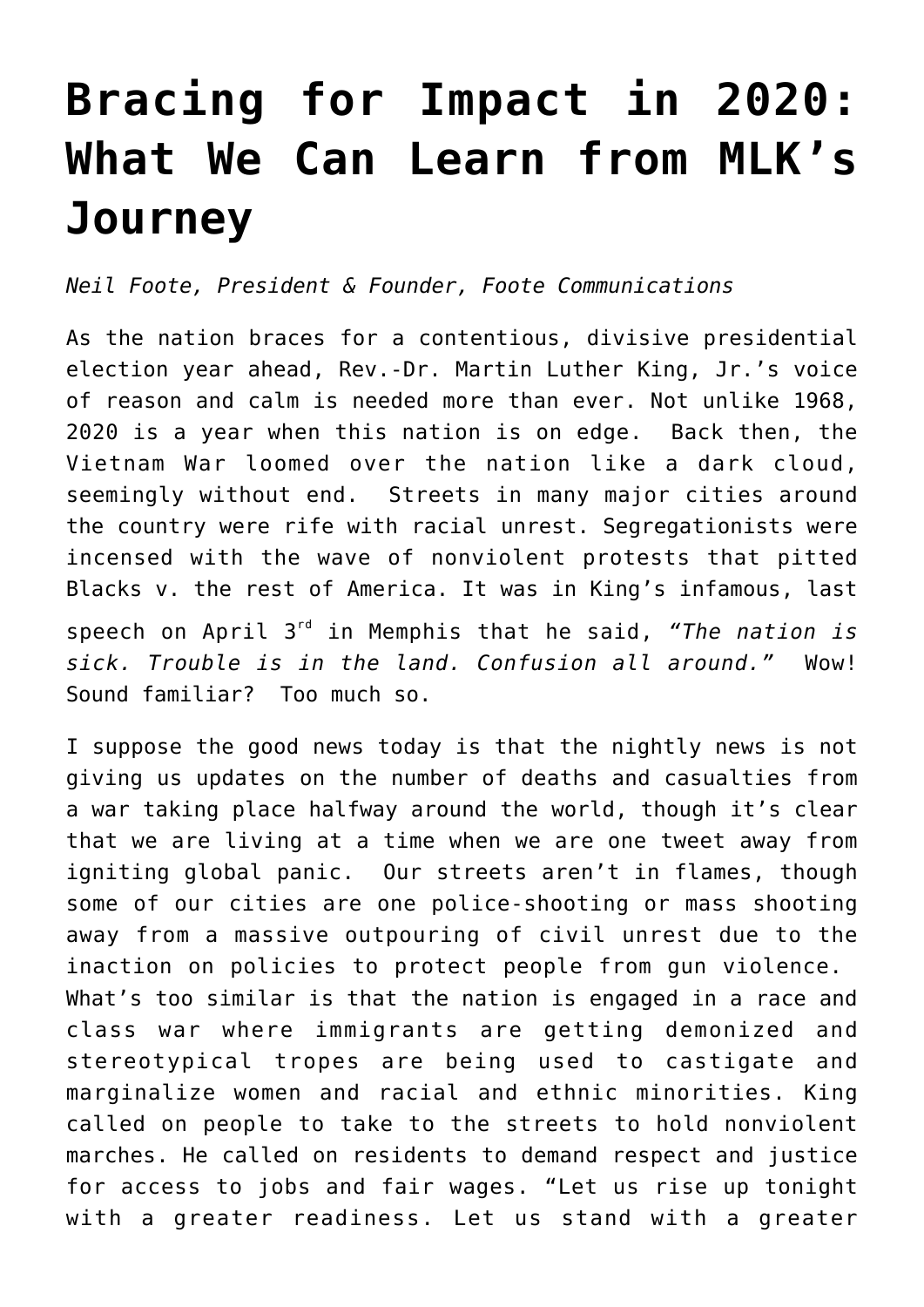determination," [King said](https://www.commpro.biz/about:blank) that Memphis night. "And let us move on in these powerful days, these days of challenge to make America what it ought to be. We have an opportunity to make America a better nation."

To make America a better nation is going to require a collective effort where people of all races and backgrounds will have to embrace the economic and demographic realities of a country that will be majority minority in less than 20 years. This imminent change has fueled fear and tension in cities – large and small. The need for citizens take a deep breath to pause, listen and understand each other is what King would have wanted. There's a need for corporate leaders to fill the void where civil conversations are absent. As [King](https://www.commpro.biz/about:blank) [once said,](https://www.commpro.biz/about:blank) "People fail to get along because they fear each other; they fear each other because they don't know each other; they don't know each other because they have not communicated with each other."

Our survival in 2020 is going to rely on us following King's advice to listen more, and communicate better. As [professionals](https://www.commpro.biz/) who shape messages on a daily basis, we have to push ourselves to be thoughtful, creative and bold. Yes, bold in a way that allows us to celebrate the goodness in humanity and challenge those around us to stand together with a "greater determination" to minimize hateful speech, and eliminate insensitive images and messages that only lead to an unraveling of the intricate, but delicate weaving of our country's democracy. King offers [some advice](https://www.commpro.biz/about:blank) to us during this election year that should be etched in our minds throughout the year: "We shall have to do more than register and more than vote; we shall have to create leaders who embody virtues we can respect, who have moral and ethical principles we can applaud with enthusiasm."